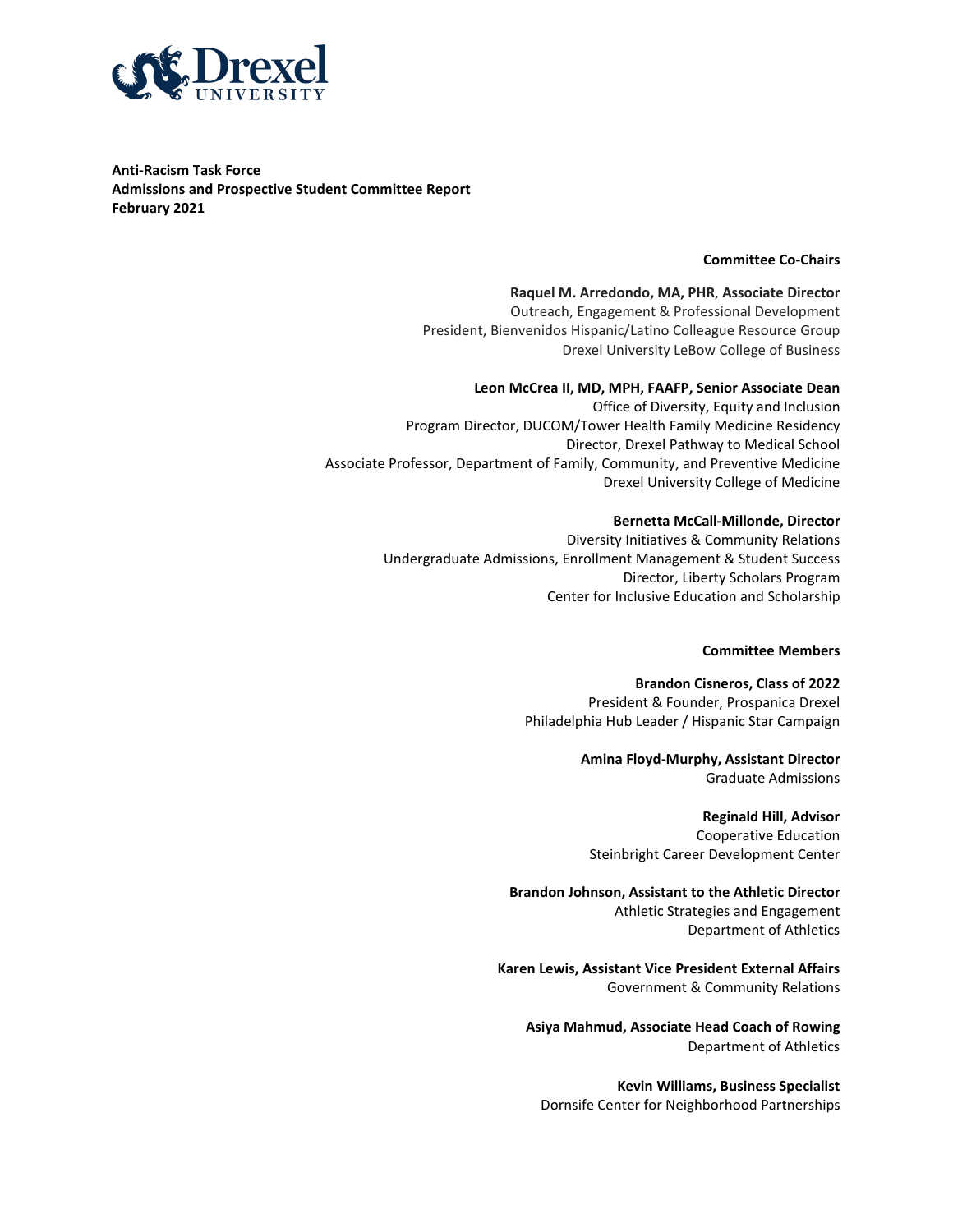## **Executive Summary**

At the reading of this report, the College of Arts and Sciences is hosting a community reading and discussion of *Ebony & Ivy*, a book written by Craig Steven Wilder published in 2013. The book examines the connections between slavery, racism, and the founding of Universities in America. In the second paragraph of the prologue Wilder writes "The founding, financing, and development of higher education in the colonies were thoroughly intertwined with the economic and social forces that transformed West and Central Africa through the slave trade and devastated indigenous nations in the Americas. The academy was a beneficiary and defender of these processes."

Although Drexel University founded in 1891 is too young of a university to be a part of the history Wilder writes about in Ebony & Ivy, Harvard 1636, William and Mary (1693), Yale (1701), and College of New Jersey (Princeton 1746), the ramifications of an institution that had no intent of educating the enslaved people who labored to build it, still manifests in higher education. Consequently, it was the responsibility of our committee to determine if systemic impediments to the application and enrollment processes existed at Drexel and make recommendations to increase the enrollment and retention of Black/African American students. The Admissions and Prospective Student Committee reviewed data in Tableau and data provided by Associate Vice President of Enrollment Analytics, Tom Gutman. To appreciate the data within context, meetings were held with Senior Vice President of Enrollment Management, Evelyn Thimba, Associate Vice President of Enrollment Management, Vincent Amoroso, and Dean of Undergraduate Admissions, Michael Keaton.

The committee's work did not find University wide systematic impediments to the application and enrollment processes for Black /African American students. However, whether academic inequities and preparation for college in K-12 education or serious concerns about college affordability, we did find nationwide systematic impediments and opportunity gaps that many Black/African American students encounter before ever stepping foot on our campus. Therefore, the succeeding recommendations are made to address some of our findings of our country's systematic impediments and augment the current enrollment management efforts to combat the disparities.

| <b>GOAL</b>                                                                                                                                  | <b>OBJECTIVES</b>                                                                                                                   | <b>STRATEGIES</b>                                                                                                                                                      | <b>RESPONSIBLE</b>                                                                                                                             |
|----------------------------------------------------------------------------------------------------------------------------------------------|-------------------------------------------------------------------------------------------------------------------------------------|------------------------------------------------------------------------------------------------------------------------------------------------------------------------|------------------------------------------------------------------------------------------------------------------------------------------------|
| Enroll a critical mass of Black /<br>African American<br>undergraduate and graduate<br>students over a five-year<br>period from 2021 - 2026. | Remove real and<br>perceived barriers to the<br>admissions process.                                                                 | Retain test-optional admissions policy.                                                                                                                                | Provost; Senior VP of Enrollment<br>Management;<br>Dean of Undergraduate<br>Admissions                                                         |
|                                                                                                                                              | Increase and develop<br>culturally competent and<br>anti-racist<br>undergraduate,<br>graduate, and college<br>recruitment teams and | Reinforce and increase the roles<br>dedicated to the sourcing, identification,<br>recruitment, and on-boarding of Black<br>students:<br>-Add Team Members (2)          | Senior VP of Enrollment<br>Management; Dean of<br><b>Undergraduate Admissions</b>                                                              |
|                                                                                                                                              | student ambassadors.                                                                                                                | Require DEI awareness, unconscious bias<br>& cultural competency training for<br>undergraduate, graduate, and college<br>recruitment teams and student<br>ambassadors. | <b>EM Director of Diversity</b><br>Initiatives & Community<br>Relations; Executive Director of<br>Diversity & Inclusive Culture                |
|                                                                                                                                              | Create a robust talent<br>pipeline to attract<br><b>Black/African American</b><br>students regionally and<br>nationally.            | Identify and establish formal MOUs with<br>targeted middle and high schools to<br>provide coaching to and through college.                                             | <b>EM Director of Diversity</b><br>Initiatives & Community<br>Relations; Office of Government<br>& Community Relations; School<br>of Education |
|                                                                                                                                              |                                                                                                                                     | Establish an articulation agreement with<br>Xavier University at both the<br>undergraduate and graduate levels.                                                        | Office of the Provost; Dean of<br>Undergraduate Admissions;<br>Dean of Graduate Admissions                                                     |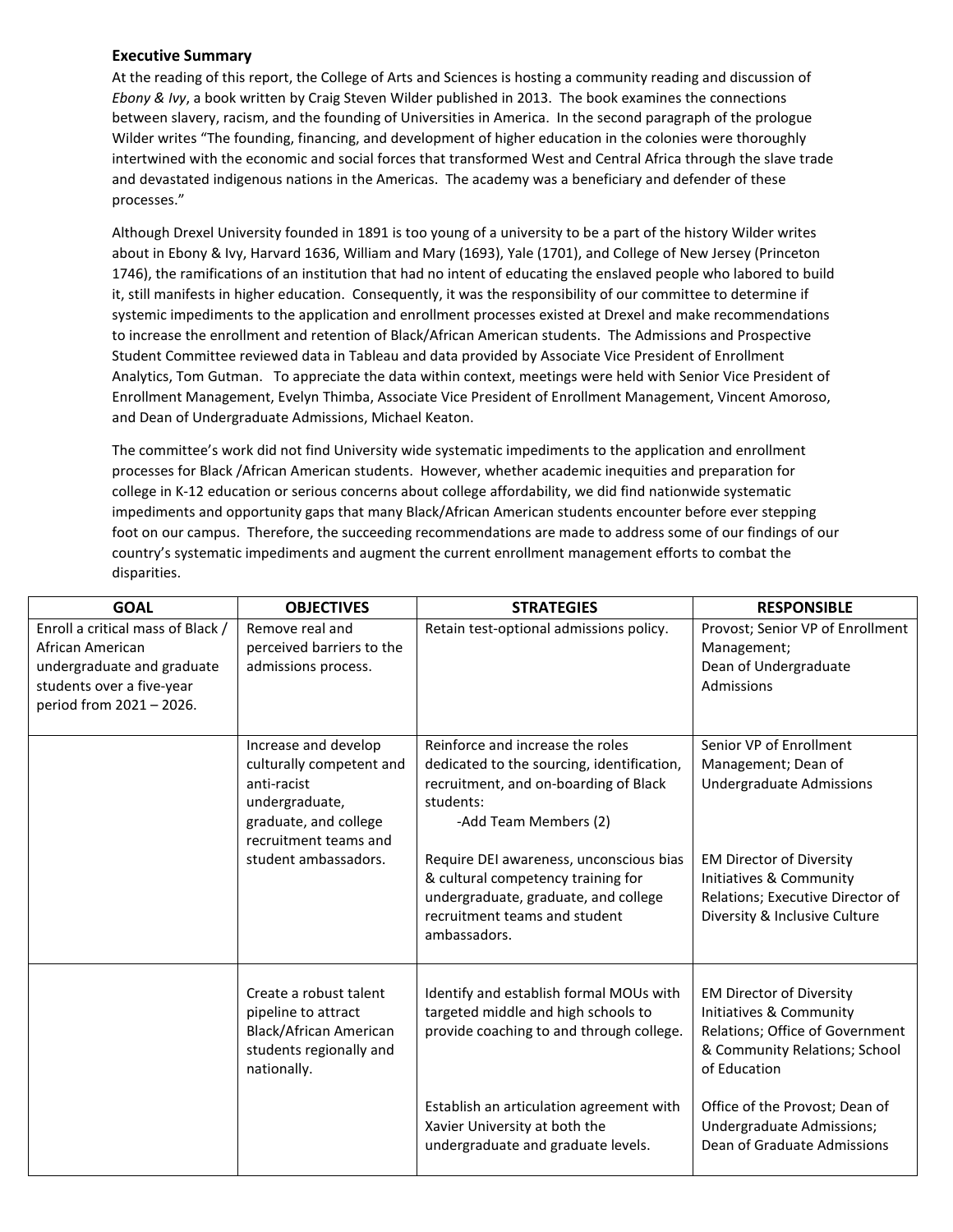|                                                                                                                             | to sports defined by privilege (squash,<br>golf, lacrosse, and rowing)                                                                                                                                                         | Director of Athletics; Coaching<br>Staff; Office of Government &<br><b>Community Relations</b>                                                       |
|-----------------------------------------------------------------------------------------------------------------------------|--------------------------------------------------------------------------------------------------------------------------------------------------------------------------------------------------------------------------------|------------------------------------------------------------------------------------------------------------------------------------------------------|
|                                                                                                                             | Increase representation of Black/African<br>American staff/coaches and provide<br>hiring officials<br>unconscious bias & cultural competency<br>training for all athletic staff/coaches                                        | Director of Athletics; Athletic                                                                                                                      |
| Mitigate financial<br>barriers for Black /<br>African American<br>only<br>students from low socio-<br>economic backgrounds. | Transition away from Merit-based<br>scholarships to Need-based scholarships<br>Provide Transparent Actual Pricing<br>Investigate, identify, and implement<br>preadmission / community college<br>transfer programs with feeder | President Fry, Board of Trustees,<br>Senior Vice President of<br>Enrollment Management,<br>Associate Vice Provost of<br><b>Enrollment Management</b> |

## **Goal and Rationale**

#### **Goal:**

Enroll a critical mass of Black /African American undergraduate and graduate students over a five-year period from 2021 – 2026.

#### **Rational:**

Drexel was founded with a mission to provide educational opportunities in the practical arts and sciences for women and men of all backgrounds. At six-week census, the fall 2020 snapshot of students by race and ethnicity supports Drexel's pledge to diversity reporting 8.3% of enrolled undergraduate and graduate students 7% and 11% respectively, identify as African American. Although our University may never reflect the Black/African American population of the city of Philadelphia which is 44.1% Black, recognizing that our nation is experiencing a time of social reckoning regarding race and priorities of the University's 10-year strategic plan include empowering students to be purpose-driven, global citizens and fostering and strengthening an inclusive and equity driven culture, it is imperative that we start to dismantle the systemic barriers historically underrepresented students face in gaining access to higher education and work to enroll a critical mass of Black/African American undergraduate and graduate students at Drexel with an ambition to reflect, at minimum, the national representation of Black or African Americans in the United States which according to the United States Census Bureau is 13.4% of the population.

### **Objective One:**

Remove real or perceived barriers to the admissions process.

#### **Strategy One:**

Retain test-optional admissions policy.

For decades, there has been spirited debates and research surrounding the standardized college admissions tests SAT and ACT and their biases favoring the privilege and affluent communities while rebuffing underserved and underrepresented Black/African American and Brown communities. The COVID-19 pandemic once again brought said biases and others to the forefront adding inequities and opportunity gaps for Black/African American and Brown students. The primary inequity exposed to the masses centered around access to technology such as laptops, internet connectivity and online learning platforms. It is of the opinion of this committee that we retain the test-optional policy implemented during the COVID crisis to level the playing field for Black/African American students, particularly in underserved communities. It will also give the University an opportunity to perform due diligence and examine the academic performance of more than one cohort of undergraduate students who applied and were admitted without test scores during the 2021 enrollment cycle.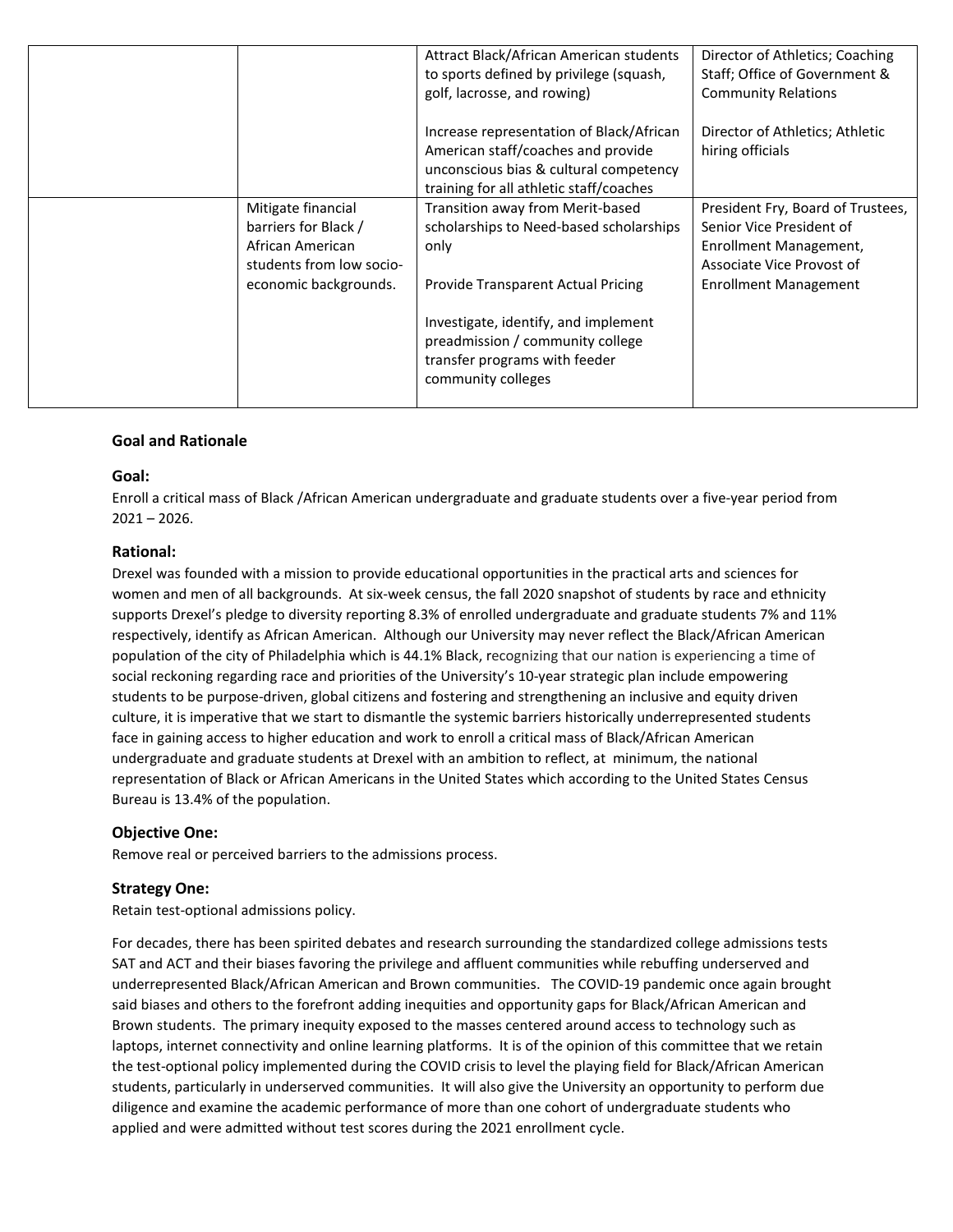## **Objective Two:**

Increase and develop culturally competent and anti-racist undergraduate, graduate, and college recruitment teams and student ambassadors.

## **Strategy One:**

Reinforce the EMSS role of director of diversity initiatives and community relations by supporting the role with two team members who, with other admissions counselor and territory management duties, will focus on recruiting historically underrepresented students and on-boarding Black/African American students.To identify and recruit a critical mass of Black/African American students, the Anti-Racist Subcommittee on Admissions and Prospective Students, recommends increasing the team and developing culturally competent and anti-racist undergraduate, graduate, and college recruitment teams and student ambassadors by championing the current role of director of diversity initiatives and community relations and supporting the role with two additional team members. It is the opinion of the committee that this team composition will afford the director latitude and opportunity to develop a University-wide approach to recruiting traditionally underrepresented students and serve as a respected and inclusive leadership voice to the needs and issues facing Black/African American college-aspiring students. Furthermore, under the direction of the director, this model will allow one team member to work collaboratively with the director and with DEI partners to develop and deliver on-going anti-racism, diversity, and cultural competency educational programming while the second team member works collaboratively with the director and key campus stakeholders and community-based organizations to identify and develop recruitment and pipeline opportunities for Black/African American students.

# **Strategy Two:**

Require DEI awareness, unconscious bias, and cultural competency training for undergraduate, graduate, and college recruitment teams and student ambassadors. The committee recommends moving beyond diversity compliance policies and being more intentional in training teams charged with recruitment across the University to understand, communicate with and effectively interact with people across cultures; recognize one's own biases and work to mitigate them in the recruitment and admissions processes; and work towards the goal of an antiracist and welcoming community. As previously mentioned, the training should be led by the director of diversity initiatives and community relations and coordinated by a team member in collaboration with, OED's executive director of diversity and inclusive culture and other University DEI partners. To ensure valuable and substantive learning experiences, it is also recommended that there is an evaluative measure for participants in DEI awareness, unconscious bias & cultural competency training.

### **Objective Three:**

Create a robust talent pipeline to attract Black/African American students regionally and nationally.

### **Strategy One:**

Identify and establish formal agreements with targeted middle and high schools to provide coaching to and through college.

We would be remiss if we did not acknowledge that sixty-seven years after Brown versus the Board of Education, racial disparities, and its impact on K - 12 education in communities of color, particularly the Black/African American communities, exists. In short, the education system in our country is still separate and unequal. Data taken from the 2015 / 2016 Office of Civil Rights data collection reveals:

- Black students receive single suspensions 3.4 times more often than white students
- Black students placed in special education 1.1 times more often than white students
- White students placed in gifted education 3.2 times more often than Black students
- Black students retained in grade 2.2 more times than white students
- White students took AP courses 2.3 times more often than Black students

The Anti-Racist Subcommittee on Admissions and Prospective Student Committee is cognizant that the University cannot solve this national crisis of systematic and racial disparities in K – 12 education. However, the recommendations that we Identify and establish formal agreements with targeted middle and high schools to provide coaching to and through college suggest that we can play a significant role in changing the trajectory of talented and gifted Black / African American students. There are two existing models that we recommend the University's responsible units investigate with the plan of adapting one and develop a robust pipeline of undergraduate Black students.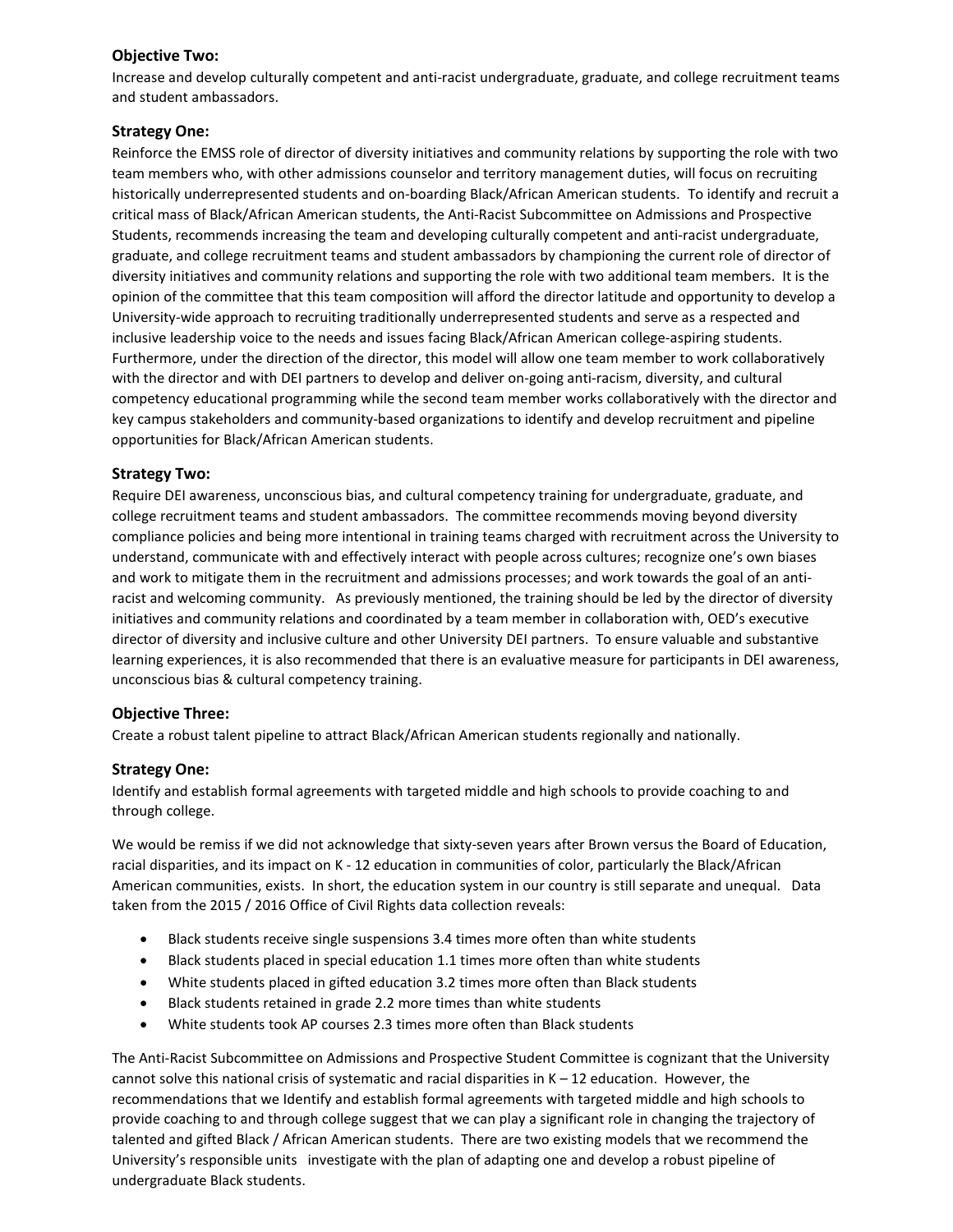- 1. Steppingstone Scholars<https://www.steppingstonescholars.org/>. This program supports approximately 300 students in grades 5 – 12 providing services to create pathways to college.
- 2. USC Headstart Program [https://www.usc.edu.au/study/courses-and-programs/headstart-program-year-](https://www.usc.edu.au/study/courses-and-programs/headstart-program-year-11-and-12-students)[11-and-12-students](https://www.usc.edu.au/study/courses-and-programs/headstart-program-year-11-and-12-students) . Currently, the University supports the dynamic High School Scholars Program allowing talented, rising high school sophomores, juniors, and seniors to take one course per quarter for free with current Drexel students. USC's Headstart Program takes the concept further by allowing talented high school juniors and seniors to take courses at a reduced rate fulling high school graduation requirement and earning college credits.

#### **Strategy Two:**

Precedence has been set with the Spelman College and Drexel's Thomas R. Kline School of Law 3+3 accelerated program. Undergraduates attending Spelman College, a private historically Black women's liberal arts college in Atlanta, Georgia, will be able to enroll in Kline Law after their third year of study providing, they meet admissions requirements. The Anti-Racist Subcommittee on Admissions and Prospective Student Committee recommends creating a 3+3 articulation agreement with Xavier University in New Orleans, Louisiana. Xavier, founded by Saint Katherine Drexel who was committed to the education of African American and Native Americans, remains the first and only historically Black and Catholic institution in the United States. There are opportunities for 3+3 agreements between Xavier and Drexel's graduate programs in Nursing, Business, Computer Science, and Chemical Engineering. We recommend the University's responsible units investigate this opportunity with the plan of recruiting talented and gifted Black / African American undergraduates to Drexel's graduate programs.

### **Strategy Three:**

Attract Black/African American students to sports defined by privilege (squash, golf, lacrosse, and rowing)

Drexel University has nationally recognized programs in the sports of squash, golf, lacrosse, and rowing. Traditionally, these sports are a product of privilege. While it will be tough to develop a recruiting pipeline in these sports with Black/African American students, there still can be efforts done on Drexel's end to enhance relationships in the local Philadelphia community by exposing children to these sports. By partnering with local organizations, Drexel Athletics can have a footprint within the local community, bringing children to campus and letting them participate in sports that they may not be exposed to otherwise. These students can take a campus tour, eat lunch in the dining halls and see what life is like on a campus in their own neighborhoods. This may not necessarily increase Black/African American students' participation in varsity athletics, but it may spark an interest in these sports that they could possibly pursue at the club level in college, potentially at Drexel.

#### **Strategy Four:**

Increase representation of Black/African American staff and provide unconscious bias & cultural competency training for all athletic staff/coaches

Representation in an athletics department can bring immense value not only to the staff but to the students as well. Having a diverse staff allows for varying thoughts, discussions, and mindsets when making decisions as a department. Presently, Drexel Athletics does not have a Black/African American staff member that is in a position leveled higher than assistant director. There are approximately 20 staff members in the department that are above the assistant director level and all are white. For an institution that has Black/African American studentathletes, there is virtually no representation for them at the highest levels.

Additionally, unconscious bias and cultural competency training would be of value to the athletics department as Drexel Athletics has facilities located in the West Philadelphia neighborhoods. This training and subsequent conversations would help the relationships between the athletics department and the surrounding neighborhoods. The trainings would also assist hiring managers to understand their unconscious biases and help to diversify the department.

#### **Objective Four:**

Mitigate financial barriers for Black / African American students from low socio-economic backgrounds. <https://theithacan.org/news/low-income-students-face-systemic-barriers-to-college-access/>

Students from lower-socioeconomic backgrounds pay the steepest cost relative to family income for college tuition. The average cost of college as a percentage of family income is five times greater for families in the bottom 20% of the income distribution compared to those in the top 20%. Institutions of higher learning like Drexel, have felt the need to continue to increase the cost of tuition to combat the decreasing state and federal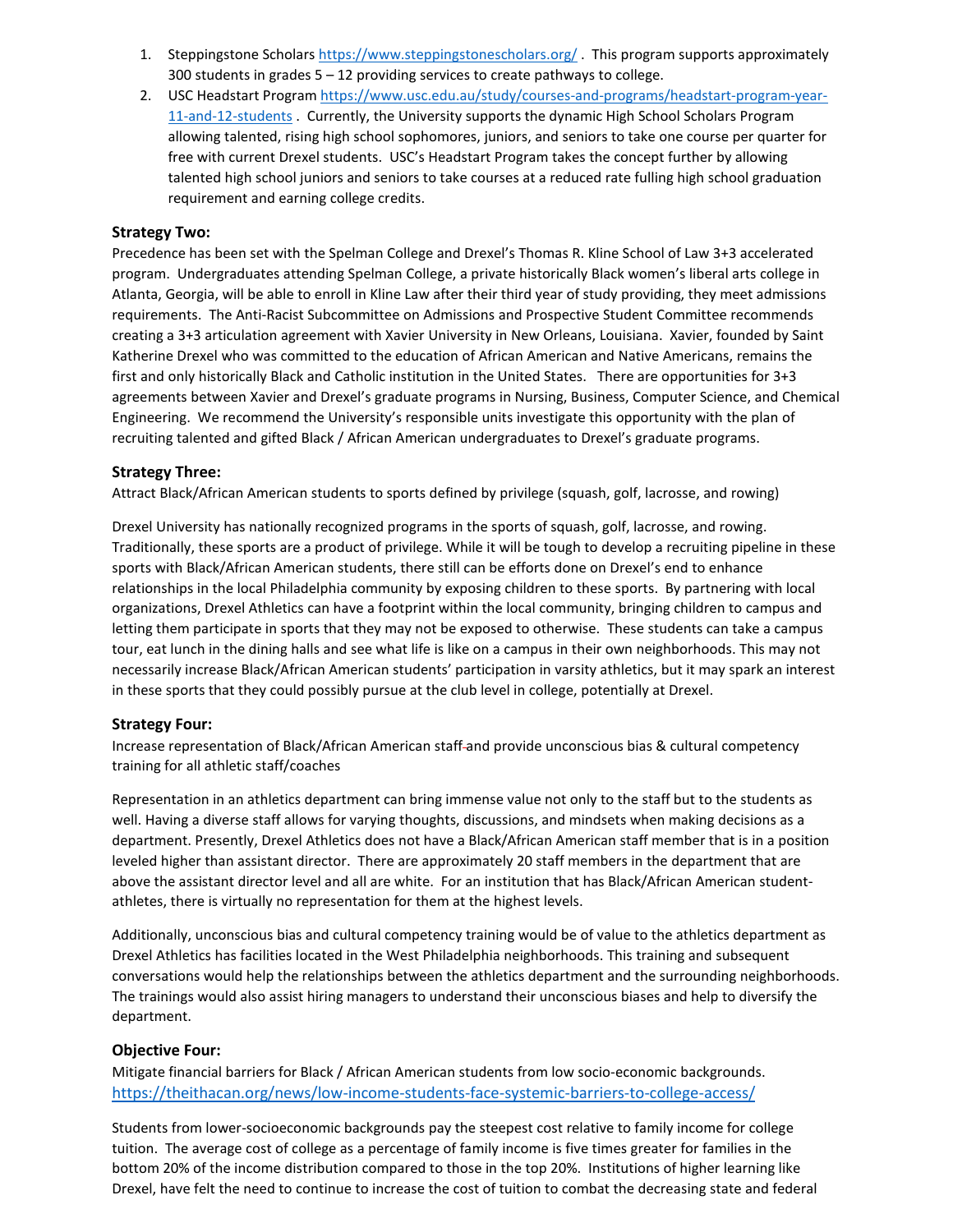support given to college and universities. Pell Grants, for example, covered nearly 80% of the cost of attending a four-year public college at their inception. Today Pell Grants barely cover 30% of the cost of tuition. Drexel's Office of Planning and Institutional Research reported that 27.3% of the entering class of 2020 - 2021 received Pell Grants. To be eligible for a Pell Grant, students total family income must not exceed \$50,000 a year. Additionally, the stigma of the "un-affordability" of college extends beyond the cost of tuition, but includes fringe expenses like food, books, housing, and travel. Students of color from lower socio-economic backgrounds are often discouraged from applying to high tuition schools because they are often left with no financial margin or safety-net, resulting in the slightest unexpected financial expense completely derailing their plans to successfully complete their degree requirements.

## **Strategy One:**

Transition away from Merit-based scholarships to Need-based scholarships only <https://tcf.org/content/report/michigans-tuition-incentive-program-model-national-need-based-financial-aid/>

The awarding of merit-based scholarships often results in high-income students receiving more resources than their demonstrated need, while low-income students routinely have unmet financial need. Nationally, the average merit award given to individual students is about \$1,500 larger than the average award based on need, according to the [Department of Education.](https://nces.ed.gov/pubs2019/2019486.pdf) Many private institutions, including Ivy League schools have completely eliminated merit scholarships for students without demonstrated financial need.

#### **Strategy Two:**

Provide Transparent Actual Pricing

Drexel should maintain a commitment to provide a multi-year estimate of actual and net prices that may help students and families develop realistic funding plans.

#### **Strategy Three:**

Investigate, identify, and implement preadmission / community college transfer programs with feeder community colleges

Black/African American students from lower socioeconomic backgrounds disproportionately start their college careers at a community college. For these students, only 10 percent matriculate to a 4-year college and graduate within 6 years, according to a study by the Community College Research Center at Columbia University's Teachers College. This serves as an untapped resource for Drexel given the strength of the local Community Colleges. More than an articulation agreement, the CUNY ASAP program currently stands as a model for such an approach.

| <b>GOALS</b>                                                                   | <b>OBJECTIVES</b>                                                                               | <b>STRATEGIES</b>                                                                                                                                                                                                                                           | <b>RESPONSIBLE</b>                  |
|--------------------------------------------------------------------------------|-------------------------------------------------------------------------------------------------|-------------------------------------------------------------------------------------------------------------------------------------------------------------------------------------------------------------------------------------------------------------|-------------------------------------|
| Increase the 6-year<br>graduation rate of Black /<br>African American students | Secure a commitment<br>and financial investment<br>from the colleges and<br>schools to increase | Replicate LeBow BRIDGE (Build<br>Relationships in Diverse Group<br>Experiences) in each college and school.                                                                                                                                                 | Deans                               |
|                                                                                | graduation rates of Black<br>' African American<br>students.                                    |                                                                                                                                                                                                                                                             |                                     |
|                                                                                | Increase student<br>emergency funding<br>(Operation Graduation)                                 | Create dedicated funding source at both<br>the college level and university-wide to<br>provide emergency funding for<br>Black/African American students in<br>jeopardy of not meeting financial<br>responsibilities to complete their<br>academic programs. | Deans; Institutional<br>Advancement |
|                                                                                |                                                                                                 |                                                                                                                                                                                                                                                             |                                     |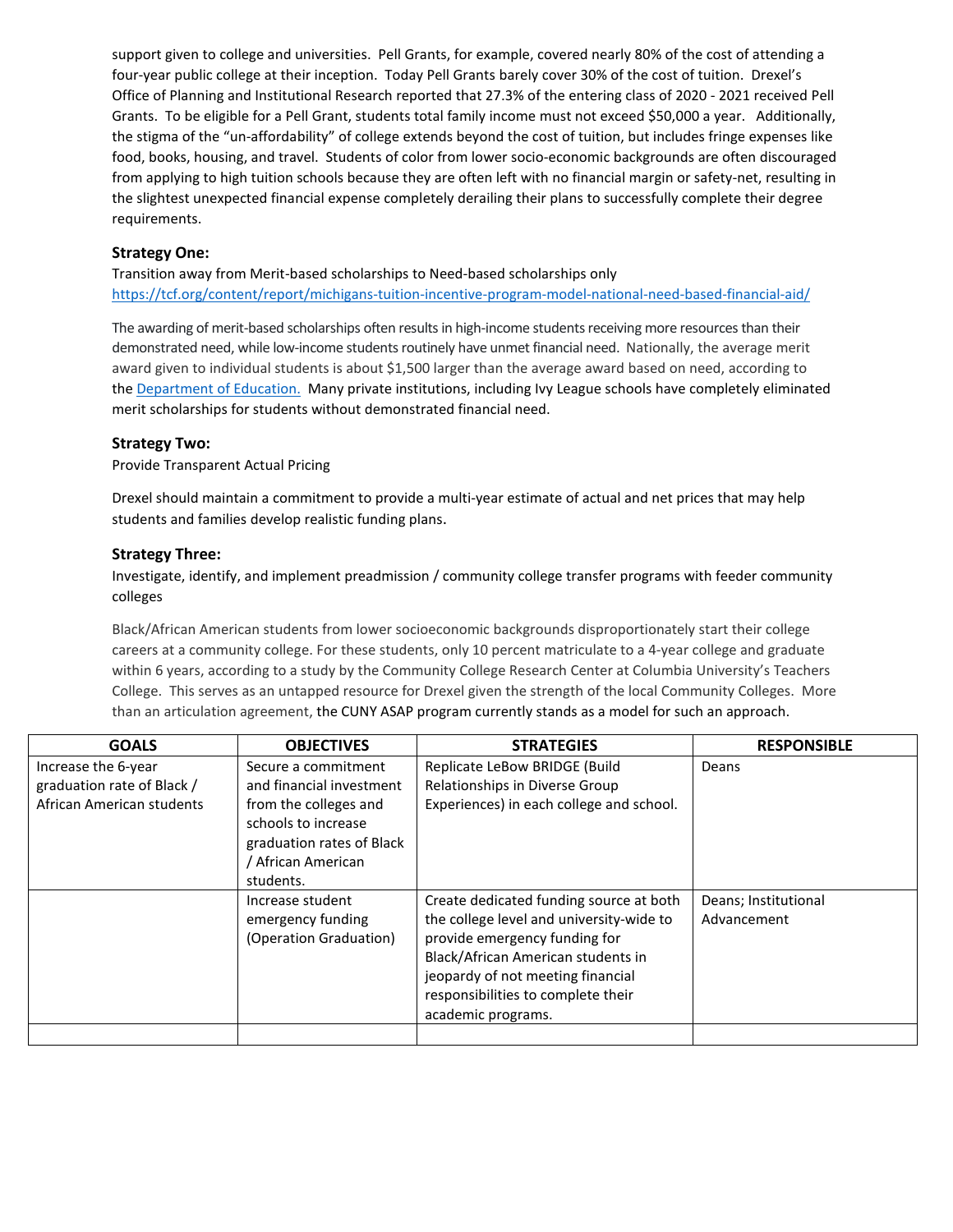## **Goal and Rationale**

### **Goal:**

Increase the six-year graduation rate of Black / African American students.

#### **Rational:**

The University has made great strides in improving its first to second year retention rate. The 2019-2020 Drexel University Factbook, reports that the University retained 88% of the 2018 entering cohort identified as white, 84% of students identified as Black / African American, and 86% of student identifying as LatinX. Conversely, the cohort of white students entering in 2013 had a six-year graduation rate of 71% while their Black / African American and LatinX peers had the lowest 6-year graduation rates of 53% and 55% respectively (Office of Planning and Institutional Research, 2019). While the University has realized significant improvements in first year to second year retention rates across all demographics, a concerted effort must be made to close the six-year graduation rates between white, Black, and LatinX students.

In *Completing College: A National View of Student Attainment Rates by Race and Ethnicity – Fall 2010 Cohort*, published in April 2017, the National Student Clearinghouse Research Center found that nationally, Black and LatinX students had the lowest graduation rates compared to their peers. Thirty-eight percent of Black students who started at a college or university in the fall of 2010 graduated while 45.8% of their LatinX peers graduated. Meanwhile, 62% or their White peers and 63.2% of their Asian peers graduated (Shapiro, D. et al., 2017). It is evident that there is a clear disparity between graduation rates of students of color compared to those of white and Asian students. While the percentage of Black / African American and LatinX students graduating at Drexel is higher than the statistics noted in this study, the disparity is real.

In Where did they Go: Retention Rates for Students of Color at Predominantly White Institutions, Kevin McClain and April Perry highlight four factors that contribute to the retention of students of color. Two of these factors include, "programming/initiatives that support the enlistment, preservation, and commencement of students of color," and "cultural spaces," (McClain, K. et. al, 2017). McClain and Perry emphasize that students of color face unique obstacles in their transition to college whether it is cultural, academic, societal or lifestyle based. Therefore, programming developed specifically for these students allows them to develop their peer network, prepare for the upcoming year, and connect with potential mentors.

### **Objective:**

Secure a commitment and financial investment from the colleges and schools to increase graduation rates of Black / African American students.

### **Strategy One:**

Replicate the academic enrichment program designed for historically underrepresented and underserved students, LeBow BRIDGE (Build Relationships in Diverse Group Experiences) in each college and school. The architect of LeBow BRIDGE is Dr. Brian Ellis supported by the master's thesis research of Dr. Tasha Gardner, "Developing a Model Pre-College Program for College in Urban Areas to Address the High School to College preparation Gap for Low-Income Students". This proven program and approach to retaining and creating a sense of belonging and community for underrepresented and underserved students of color, was recognized in 2017 by BizEd Magazine (AACSB) as an "Idea in Action" [\(https://bized.aacsb.edu/articles/2017/11/improving-outcomes-for-minority](https://bized.aacsb.edu/articles/2017/11/improving-outcomes-for-minority-students)[students.](https://bized.aacsb.edu/articles/2017/11/improving-outcomes-for-minority-students) LeBow BRIDGE is a high touch program with intentional programming providing academic support, community, social capital and what the director of the program, Porsche Johnson, describes as "intrusive advising". To date, the program has 140 active students, more than 70 alumni, and reports a first to second year retention rate of 92%.

Taken directly from their website, the mission of Lebow BRIDGE is to **B**uild **R**elationships **i**n **D**iverse **G**roup **E**xperiences by developing student potential and preparing them for an ever-changing world. BRIDGE exists to enhance the student experience and foster a sense of belonging, engagement, and empowerment to ensure student success at Drexel.

The BRIDGE Program has four focused pillars for student success:

•Academic Excellence - Students are provided one-on-one academic support and advising to ensure their retention, persistence, and graduation.